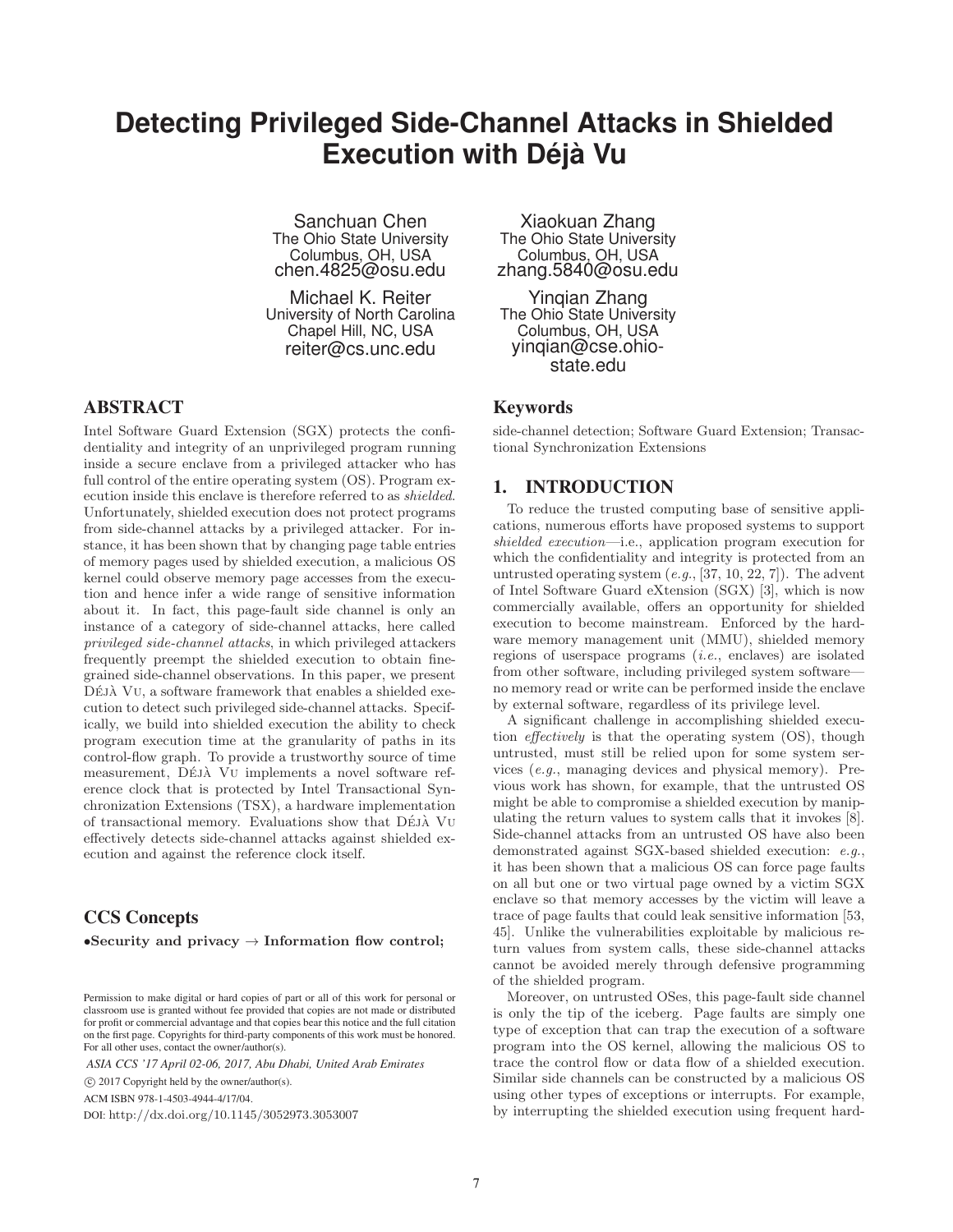ware interrupts, the malicious OS may conduct fine-grained cache side-channel attacks on private caches (e.g., L1 caches) that are used by the shielded execution. This type of attack has been demonstrated in scenarios where the attackers are unprivileged—cross-process attacks [39, 20] or cross-VM attacks [58]—by exploiting design flaws in OS schedulers. On untrusted OSes, such attacks, which can be performed without scheduler vulnerabilities, are even more powerful as the privileged attacker can program hardware interrupt controllers directly to take control of the CPU at high frequency, e.g., after every memory access of the shielded execution.

In this paper, we systematize a category of side-channel attacks on untrusted OSes that we call privileged side-channel attacks, in which privileged attackers in control of the OS frequently intervene, via software exceptions or hardware interrupts, on the shielded execution to obtain fine-grained side-channel observations. To defeat such privileged sidechannel attacks, we devise an approach to allow the shielded execution to detect such attacks as it incurs them during its execution. The shielded execution can then implement an application-specific policy in response to these detections. So, for example, if the shielded execution detects unusually frequent page faults during its execution of a cryptographic routine, then the execution could abort or else refresh its keys. Our focus here is not on the policy—again, the policy will generally be application-specific—but rather on constructing a way for a shielded execution to reliably detect privileged side-channel attacks when they occur.

A key obstacle to building such a detection capability is that current SGX-enabled hardware provides no support for a shielded execution to directly observe the page faults it induces or interrupts issued by hardware. An alternative, therefore, is for the shielded execution to time its own activity to observe timings that indicate that a page fault or an interrupt occurred, as both exceptions and interrupts occurred inside enclaves will result in Asynchronous Enclave Exits (AEXs) and context switches from userspace to kernel space, which grows the execution time of the shielded execution. Unfortunately, current SGX-enabled hardware allows access to timers only through the untrusted OS, rendering these timers untrustworthy, as well. As such, the central challenge is for the shielded execution to itself implement a reference clock against which to time steps of its own execution, to detect when exceptions or interrupts occurred during one of those steps.

Following Wray [52], one approach to constructing such a reference clock is by using execution itself as a clock i.e., to measure the time between events by the distance that an execution progresses between those events. While Wray envisioned this capability as a means to implement timing side channels, here we use this idea defensively, to detect when steps of the shielded execution take too long in comparison to a reference execution. That is, our goal is to construct a shielded execution consisting of threads that execute concurrently, one serving as the "reference clock" to measure the time taken for each step of the other thread.

Of course, this design begs the question of how to detect if the reference-clock thread incurs a delay due to a page fault or interrupt (again, possibly induced by the untrusted OS). For this purpose, we leverage another capability of modern Intel platforms, namely Transactional Synchronization Extensions (TSX), a hardware implementation of transactional memory. Specifically, our design advances its reference clock using transactional memory, in a way that an interrupt or page fault will cause a transaction to abort with high probability. This transaction abort will be visible to the reference-clock thread, allowing it to determine when it was "paused" by the OS. Of course, this is not the only threat that the OS poses to the reference clock—e.g., the OS might change the execution speed of the processor core on which it executes. However, we show that with careful engineering, we can implement an execution-based reference clock within SGX-based shielded execution, for detecting the interruption of (and thus potential leakage from) critical routines within the shielding.

We have realized our design in an implementation for Linux called DÉJÀ VU.<sup>1</sup> Specially, DÉJÀ VU is implemented as an extension of the LLVM framework [28], which takes the source code of the shielded program as the input and outputs an instrumented binary to be loaded into SGX enclaves at runtime. The execution time of the shielded execution is measured by the instrumented code at selected basic blocks, which employ threshold-based classifiers to determine whether the measured execution time exceeds the expected values—longer execution between basic blocks suggests AEXs have occurred during the execution.

We have integrated DÉJÀ VU with the Intel Linux SGX SDK. The security evaluation shows DÉJA VU achieves at least 0.94 precision and recall in detecting AEXs of the application thread, and 0.95 or better recall and 0.78 or better precision in detecting AEXs on the reference-clock thread. The runtime performance overhead of DÉJA VU when applied to nbench applications [4] is typically less than 4%.

Contributions. In summary, this paper contributes to the field of study in the following aspects:

- A software framework,  $D\hat{E}$ j $\lambda$  Vu, for automated program transformation and detection of privileged side-channel attacks against shielded execution with good accuracy.
- A software-based reference clock that is protected by Intel's hardware transactional memory, which cannot be manipulated by the malicious OS without being noticed.
- Implementation and evaluation of Déjà Vu on Intel Skylake processors with both SGX and TSX features.

# 2. BACKGROUND AND RELATED WORK

### 2.1 Intel SGX and Shielded Execution

There is a long history of research on shielded execution on untrusted operating systems [31, 46, 9, 10, 37, 54, 42, 56, 22, 11, 14, 30]. Most rely on a trusted software component, usually a hypervisor running at the highest privilege, to protect the memory of an isolated program against both confidentiality and integrity attacks from an untrusted guest operating system.

In contrast to these software-based approaches, Intel Software Guard eXtensions (SGX) is a new hardware feature provided in the most recent Intel processors (e.g., Skylake processor families) that protects a shielded memory region from reading and writing by external software regardless of its privilege levels [3]. This security mechanism provides

 $^1\mathrm{D\'e}$ ja Vu is a reference to the movie *The Matrix*, in which the world as we know it is a simulation. The simulation has glitches, which are revealed when one experiences déjà vu. A transaction abort in our reference-clock thread is an analogy for this déjà vu, or evidence of a "glitch" in the virtual world.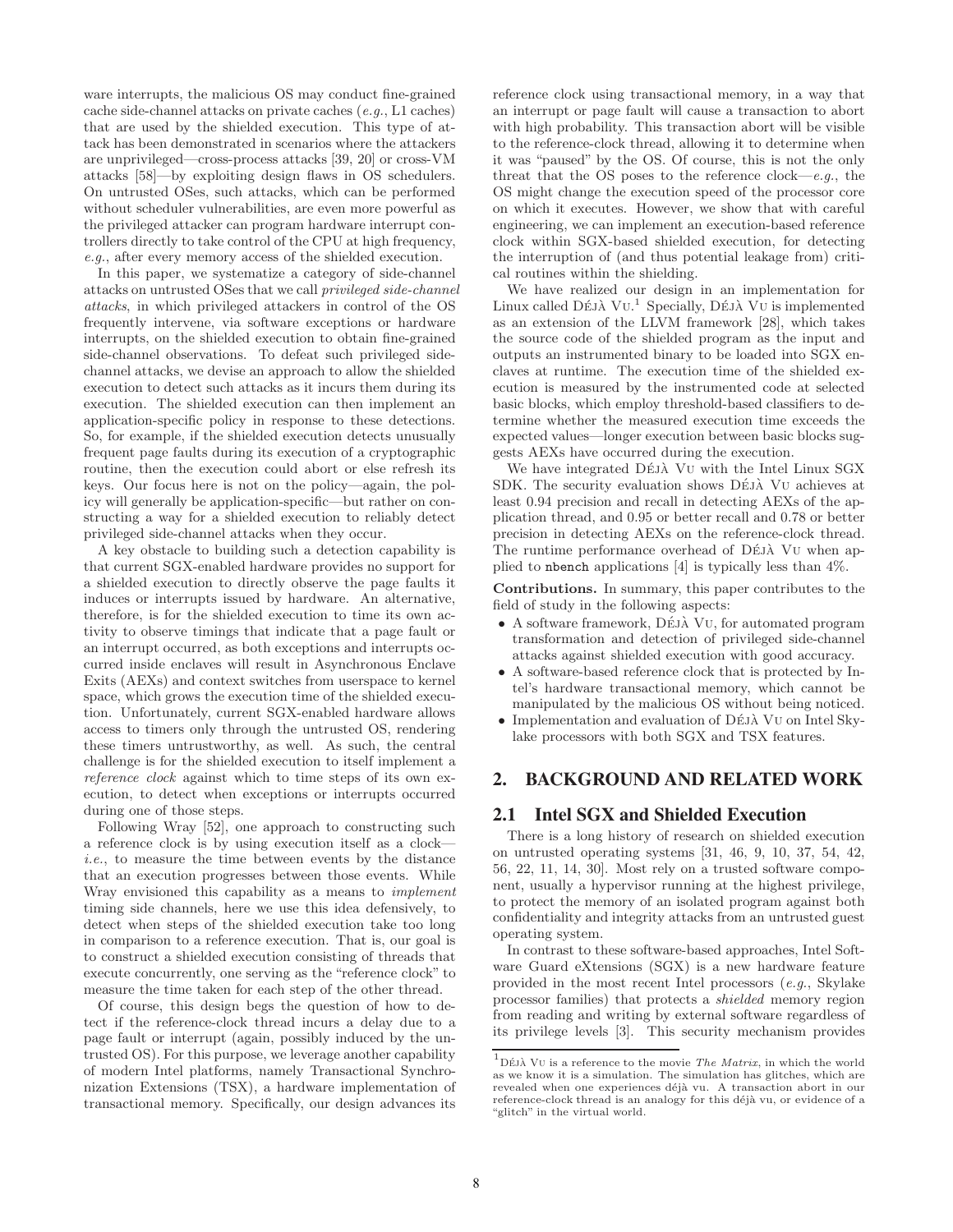software developers with an unprecedented capability to develop security-critical software programs that can achieve strong security guarantees (in terms of confidentiality and integrity) even under the assumption of a malicious operating system.

#### 2.2 Transactional Synchronization Extensions

Intel Transactional Synchronization eXtensions (TSX) is a hardware implementation of transactional memory that is available in recent Intel processors (including Skylake models that have SGX enabled). Transactional memory (TM) [21] enables atomic execution of a set of memory read and write instructions on shared memory regions by concurrent threads, without the overhead of software locks.

Although not designed as a security enhancement, Intel TSX has been leveraged to improve security in several works. Most directly related to our work, concurrent research by Shih et al. [44] employs TSX to address controlled-channel attacks on SGX by leveraging, as we do here, the fact that an exception during the execution of a transaction in an enclave will abort the transaction, notifying the enclave program without interference by the system software. We will compare to their solution, called T-SGX, in Sec. 3.4. In more distant security-related research, Liu et al. [34] demonstrated the use of Intel TSX to facilitate virtual machine introspection. Guan et al. [19] explored the use of TSX to protect cryptographic keys in CPU caches to prevent memory disclosure attacks.

In terms of usability of Intel TSX, it has been shown in these prior studies [34, 19] that enclosing large code regions inside TSX transactions may induce numerous transaction aborts, degrading the performance of their applications and even making it unusable. Our use of Intel TSX avoids such issues by only enclosing a small loop inside the transaction, which significantly reduces the likelihood of transaction aborts due to regular system operations. Therefore, our design is highly practical.

## 2.3 Side-Channel Attacks and Defenses

Besides exception-based side-channel attacks, cache-based side-channel attacks have also been demonstrated to be capable of tracing the victim program's code execution and data accesses. A cache-based side channel can be constructed using data caches (including per-core L2 unified caches) on shared processors [39, 47, 20, 23], instruction caches [5, 58], shared last-level caches (LLC) [55, 59, 33, 18, 40, 25]. Similar to page fault side-channel attacks, cache side-channel attacks conducted on per-core caches also require frequent preemption of the victim program's execution [39, 20, 58]. However, the page fault side-channel attacks enforce CPU preemption by inducing page faults, which leads to better synchronization with the victim program and less noise.

Defenses against these side-channel attacks are not easy. Modifying the processor architecture [50, 36, 15, 32] and relying on system-level isolation enhancement [49, 27, 29, 60, 48, 57] are not possible in the settings we consider. Software defenses against cache-based side-channel attacks may be applicable to our settings, however. Ideally, if the shielded execution can be transformed so that it does not have secretdependent side-effects on memory pages or caches, both cache-based and exception-based side channels can be eliminated. However, doing so in practice is extremely laborintensive. Automated program transformation to eliminate the secret-dependent control flows or data flows have been attempted in several prior works [38, 12, 35, 13, 43], but due to the high performance overhead (e.g., several times higher runtime), these compiler-based approaches have not yet been widely adopted. Static analysis of software programs to automatically detect side-channel vulnerabilities have been studied by Doychev *et al.* [16]. To enable such analysis for exception-based side-channel attacks, new models need to be constructed.

# 3. PRIVILEGED SIDE-CHANNEL ATTACKS ON SGX ENCLAVES

Prior studies on side channels by an attacker with a foothold on the same machine as the victim usually consider unprivileged attackers, e.g., virtual machines confined by hypervisors  $(e.g., [58, 55, 24, 33]),$  non-root userspace processes (e.g., [41, 39, 5, 6, 47, 59]), or sandboxed Javascript code  $(e.g., [40])$ . In contrast, much less is known about sidechannel attacks from privileged attackers. This is primarily because privileged attackers, i.e., attackers who control privileged software components, are capable of conducting more direct attacks than side-channel attacks.

As described in Sec. 2, Intel SGX provides hardware-level memory isolation of userspace programs running inside enclaves with an enhanced memory-management unit (MMU), as well as hardware-facilitated encryption of memory when it is not protected by the MMU. As such, even the most privileged software attacker that controls the entire operating system cannot inspect the memory space inside the enclave. Side-channel threats thus become primary attack vectors against SGX-protected programs.

Although the malicious OS cannot access memory inside the enclaves, it still controls the scheduling of CPU resources, mediates accesses to I/O devices, handles interrupts and exceptions, maintains process control blocks and page tables, etc. Of particular concern here is the OS' responsibilities in handling exceptions and interrupts, which allows the malicious OS to intercept the control flows of the shielded execution in ways that can be controlled by the attacker.

#### 3.1 Exception-based Attacks

Exceptions triggered during the execution inside an enclave will be captured first by the untrusted OS before being forwarded to the enclave program. As such, these exceptions can be exploited by the adversary to keep track of the activities of the victim program's execution. Even worse, in some cases, the untrusted OS can cause the enclave execution to induce exceptions that give it considerable insight into the enclave's activities. For instance, Xu et al. [53] showed that by modifying page table entries of pages inside an enclave, the untrusted OS can cause enclave execution to incur an exception upon each new page access, permitting the OS to trace the enclave execution (at the granularity of pages as SGX masks the lowest 12 bits of the page-fault address before passing it to the OS kernel) and gain considerable information about secret data it holds. For instance, it was shown that the code and data page access patterns of the freetype font rendering engine, the Hunspell spell checker, and the image processing library libjpeg can be monitored through the page-fault side channel, which may be exploited to infer the content of the documents or images. Shinde et al. [45] demonstrated similar page-fault at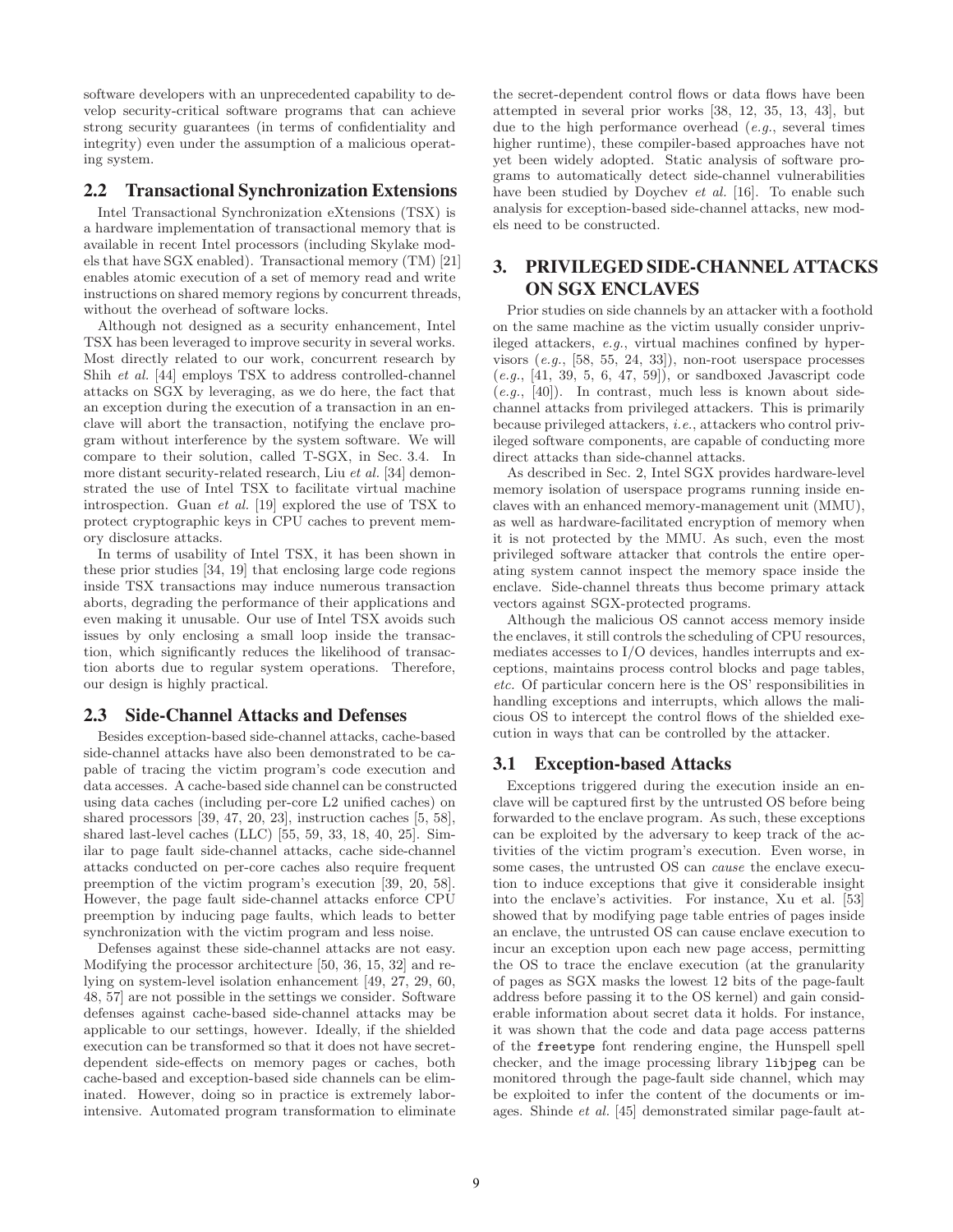tacks against cryptographic code, e.g., the EdDSA signing process in libgcrypt. By tracing the execution sequence of the three functions ec\_mul, add\_point and test\_bit, which are located in three separate pages, the adversary can learn the signing key.

#### 3.2 Interrupt-based Attacks

It has been shown in prior studies [20, 58] that an unprivileged attacker may generate frequent interrupts to preempt the victim program's execution, by exploiting design flaws of the underlying OS or hypervisor schedulers. The frequent preemption enables fine-grained cache side-channel attacks, e.g., Prime-Probe attacks, on the L1 data cache and instruction cache to extract encryption keys. A privileged attacker who controls the entire OS may also program hardware interrupt controllers to trigger even more frequent interrupts (e.g., one interrupt per instruction) without exploiting any vulnerability of the schedulers. For example, the high-precision Advanced Configuration and Power Interface (ACPI) Power Management Timer, the High Precision Event Timer (HPET), the Local Advanced Programmable Interrupt Controller (LAPIC), and the hardware performance monitoring units (PMUs) can all be programmed to trigger frequent interrupts to preempt the shielded execution with high frequency.

Not only can privileged side-channel attackers trigger more frequent Primes and Probes by instructing hardware interrupt controllers to trigger high-frequency interrupts, they can also reduce the background noise that are major obstacles in unprivileged cache side-channel attacks by, e.g., pinning all other processes on the system to other CPU cores to make sure no other processes are scheduled on the core where the attack is performed. Moreover, as the adversary also has full control over the hardware configuration, he might also disable hardware features that make his cache attacks challenging. For instance, by disabling hardware cache prefetching, the attacker can considerably reduce noise in cache-based side-channel attacks.

Whereas page-fault side channels trace the execution of the shielded code at the page level and cache side channels trace shielded execution at cache-set granularity, it is also conceivable that a malicious OS may combine page-level side channels and cache-set-level side channels to trace the execution of the shielded code at the granularity of 64-byte cache lines, enabling much more fine-grained observations than any previously known attacks.

## 3.3 Threat Model

To summarize, we consider privileged side-channel attacks against shielded execution in SGX enclaves. The operating system is untrusted and possibly malicious, but its direct inspection of enclave memory is prohibited by SGX. We specifically consider a privileged side-channel attacker who may induce page faults or trigger interrupts to preempt the shielded execution and trace its control flow or data flow at the page level or cache-line level. We assume the attacker's side-channel observations are noise-free and deterministic.

We also assume that the untrusted OS is willing to provide an execution environment to shielded execution that is free of excessive interrupts, e.g., by pinning the shielded execution to dedicated CPU cores. We consider this requirement a contract between the operating system and the shielded execution. Violation of the contract, detected using the methods we lay out in this paper, will result in self-termination of the shielded execution (assuming the shielded program is configured with policy to do so), which leads to denialof-service (DOS). DOS attacks are beyond the scope of the paper, as a malicious OS can easily do so by not scheduling the shielded execution.

#### 3.4 Known Defenses

Closely related to DÉJÀ VU is concurrent research by Shih et al. [44]. Their solution, called T-SGX, works by compiling the enclave application into a collection of TSX transactions, so that page faults are handled by the transaction abort handler first, before trapping into the kernel, effectively hiding faulting addresses from the kernel. A side effect is that exceptions and interrupts are detectable (by causing these transactions to abort). Doing so, however, requires detailed static analysis and a number of program transformations to dissect the enclave program into short transactions subject to hardware-specific constraints (e.g., that its write and read sets fit into the L1 or L3 caches, respectively). These larger write and read sets will tend to cause more transaction aborts than our simple reference-clock code. And, perhaps most importantly, T-SGX precludes the use of TSX for its intended purpose: eliding software locks in multithreaded programs. Our approach is based on similar principles, but neither requires detailed static analysis nor imposes on enclave programs' other uses of TSX. Aside from T-SGX, the only other software-based defense known to us for page-fault side channels involves hiding the pattern of page accesses from the untrusted OS, which addresses only the page-fault side channel (versus also cache-based side-channels leveraging interrupts), has been demonstrated only on cryptographic libraries, and required manual program annotation to achieve reasonable overheads [45].

## 4. ATTACK DETECTION THROUGH TIMED **EXECUTION**

As discussed in Sec. 3, a significant vantage point that a privileged attacker has is the ability to frequently preempt the shielded execution in enclaves, resulting in unexpected enclave exits—i.e., Asynchronous Enclave Exits (AEXs) in SGX—that the untrusted OS can observe. While not every AEX is necessarily indicative of an attack, a higher frequency of AEXs than normal, particularly at certain points in an execution, can serve as a signature for such an attack. Therefore, we aim to detect AEXs as an indicator of side-channel attacks.

This seemingly simple task in practice is very challenging: Shielded execution is not notified by CPU hardware when AEXs occur. Because the shielded program cannot rely on the untrusted OS for such information, there is no reliable source that allows the shielded program to detect AEXs. Therefore, the only viable solution is to detect them itself. DÉJÀ VU does so by implementing a trustworthy reference clock to measure the execution time of its application thread in the enclave and compare the execution time of its steps with their normal execution times to detect whether enclave exits occurred and, if so, during which steps they occurred.

We design a mechanism that embeds time measurement into the program's execution—the shielded program will periodically check a reliable clock to measure its own execution time with fine granularity. If during any period of time, the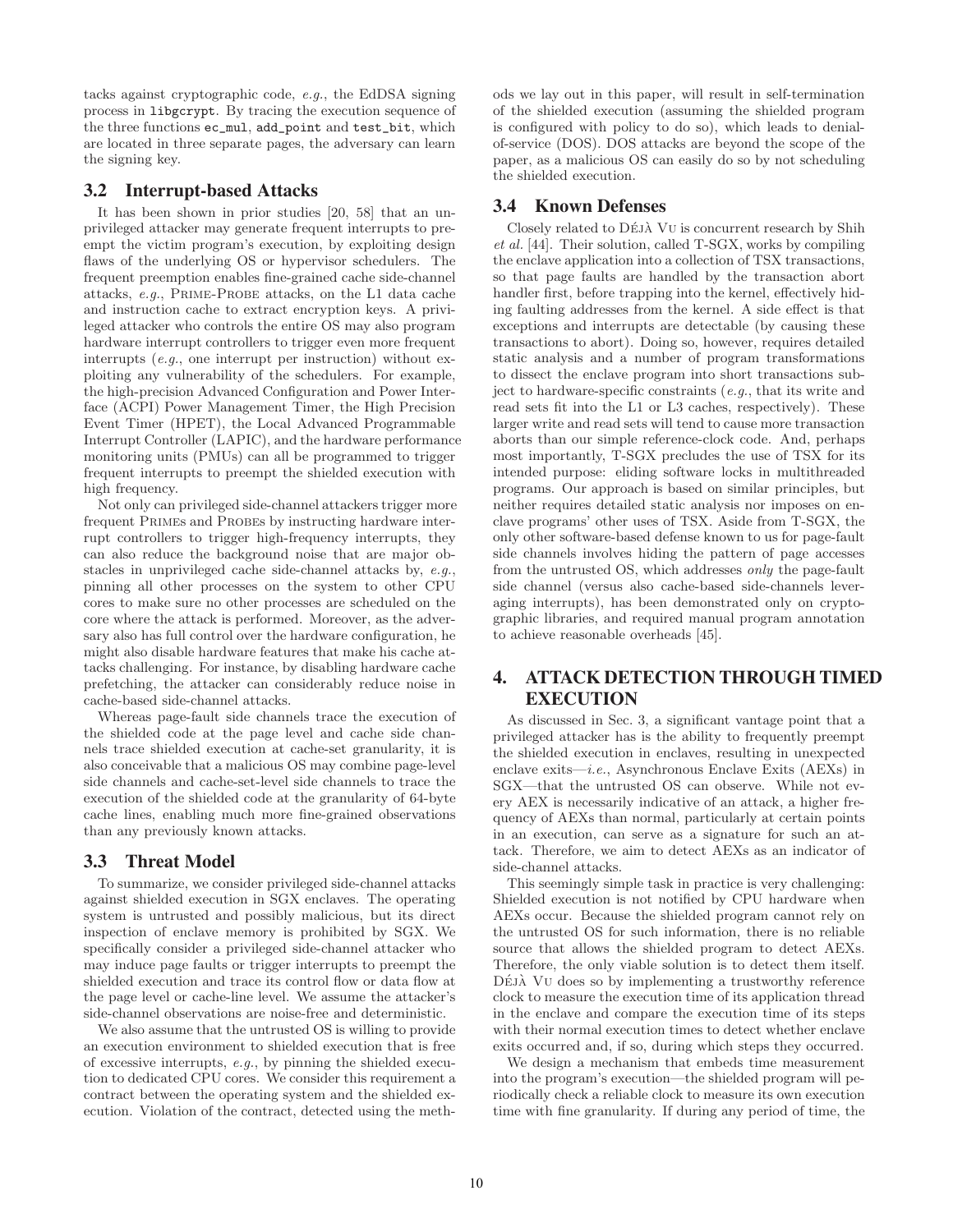execution time deviates from the expectation by a threshold, the shielded application program obtains evidence of AEXs during its execution. To make the scheme secure, the time measurement code must be executed inside the enclave. For the moment, assume that there is a trustworthy clock inside the enclave for time measurement. (As we will discuss in the next section, such an assumption is not easy to satisfy.)

Déjà Vu statically instruments enclave programs at compile time to incorporate time-measurement code that is used to detect variations in the execution times of execution paths in the instrumented enclave programs due to both page faults and interrupts (and, indeed, any AEXs). The key insight of DÉJÀ VU is that by injecting the time-measurement code at the basic-block level in the control-flow graph (CFG), the final compiled binary code, when run inside the enclave, will repeatedly reference a real-time clock during its execution along paths of the CFG.

The execution time of each path in the CFG is then measured to detect unexpected enclave exits; *i.e.*, if the execution time is too long, then it is quite likely that an AEX occurred during the execution. Although the design seems straightforward, in practice it is challenging to make the method both effective and efficient. In the rest of this section, we gradually explain the technical difficulties we faced and incrementally describe our solutions to these challenges.

#### 4.1 Sources of Time

To measure the execution time with fine granularity,  $D\hat{E}j\hat{A}$ Vu constructs a reference clock that satisfies the following requirements:

- The clock provides an interface to a monotonically nondecreasing counter.
- The counter value of the clock cannot be read or altered by the untrusted OS.
- The clock cannot be silently stopped by the untrusted OS without being noticed; referencing a clock that has been stopped will return a failure indicator.

As we will show in Sec. 5, such a reference clock cannot be achieved easily inside enclaves. We will elaborate on our design and implementation shortly. For the sake of discussion in this section, we simply assume the existence of such a reference clock.

#### 4.2 Selective Basic Block Instrumentation

Instrumenting all basic blocks for time measurements may induce high performance overhead. So, DÉJÀ VU only selectively instruments a subset of all basic blocks. Specifically, DÉJÀ VU instruments only two types of basic blocks:

- multi-sinks: A multi-sink is a basic block with indegree larger than 1 in the CFG, or that is an entry block or exit block.
- *multi-sink predecessors:* A multi-sink predecessor is a basic block that has an edge to a multi-sink in the CFG.

By definition, a basic block can be both a multi-sink and a multi-sink predecessor. DÉJÀ VU instruments multi-sinks with the time measurement logic; specifically, the clock is referenced to get the current value of the clock counter, and the time increment since the last time measurement  $(i.e.,$  the last time a multi-sink was visited in the CFG) is computed by subtracting the last clock reading from the current clock reading. A multi-sink predecessor is not instrumented to measure time (unless it is also a multi-sink), but instead each

is instrumented to record the fact that it was just traversed, by logging its basic-block identifier for that purpose.

Let an execution pathlet between two multi-sinks in a CFG be a path of basic blocks between the two multi-sinks that does not contain another multi-sink. Note that there is a one-to-one correspondence between each multi-sink predecessor in the CFG and the execution pathlet that traverses it and reaches its successor. This is due to the fact that only two basic blocks on an execution pathlet have indegrees larger than 1. As such, in the instrumentation of a multi-sink, it suffices to only check the multi-sink predecessor last traversed to determine which pathlet was just followed. Therefore, a multi-sink can use the identifier of this predecessor to look up the threshold to which to compare the time taken to traverse this pathlet to detect an AEX during its execution.

We illustrate these basic blocks in Fig. 1. In this figure, four types of basic blocks are shown: basic block 1 and 6 are multi-sinks, basic block 3 and 4 are multi-sink predecessors, and basic block 5 is both a multi-sink and a multi-sink predecessor. Basic block 2 is not instrumented. Four execution pathlets are shown in the figure: two pathlets from basic block 1 to 5, one from 1 to 6, and one from 5 to 6. The two pathlets between block 1 and 5 can be distinguished at basic block 5 by checking the predecessor.



Figure 1: Examples of multi-sinks, multi-sink predecessors and execution pathlets.

## 4.3 Detecting AEXs

To detect AEXs at runtime, DÉJÀ VU first trains a classifier offline. The classifier is trained using measured execution times (using the reference clock of Sec. 5) of each execution pathlet, each labeled according to whether AEXs were taken during the execution of that pathlet or not. Provided that these times are easily separable by a threshold (and we will show that they are), the classifier will apply that threshold to each execution time of an execution pathlet to determine whether an AEX was taken during its execution.

As the execution time is measured per pathlet, training of the threshold-based classifier is independent of the input. This is because indirect control flow transfers  $(e,q., \text{loops})$  do not exist on any pathlet. The execution time without AEXs is only dependent on the set of instructions on the pathlet and the runtime interaction with CPU caches. In practice, we find the variation of execution time due to cache misses and hits is negligible compared to the time consumed by an AEX. When the training data is not sufficient to cover all execution pathlets in the CFG, which is a limitation of any dynamic training scheme, a default threshold is used for the baseline classifier. The default threshold is conservatively estimated by the minimum time it needs to take for one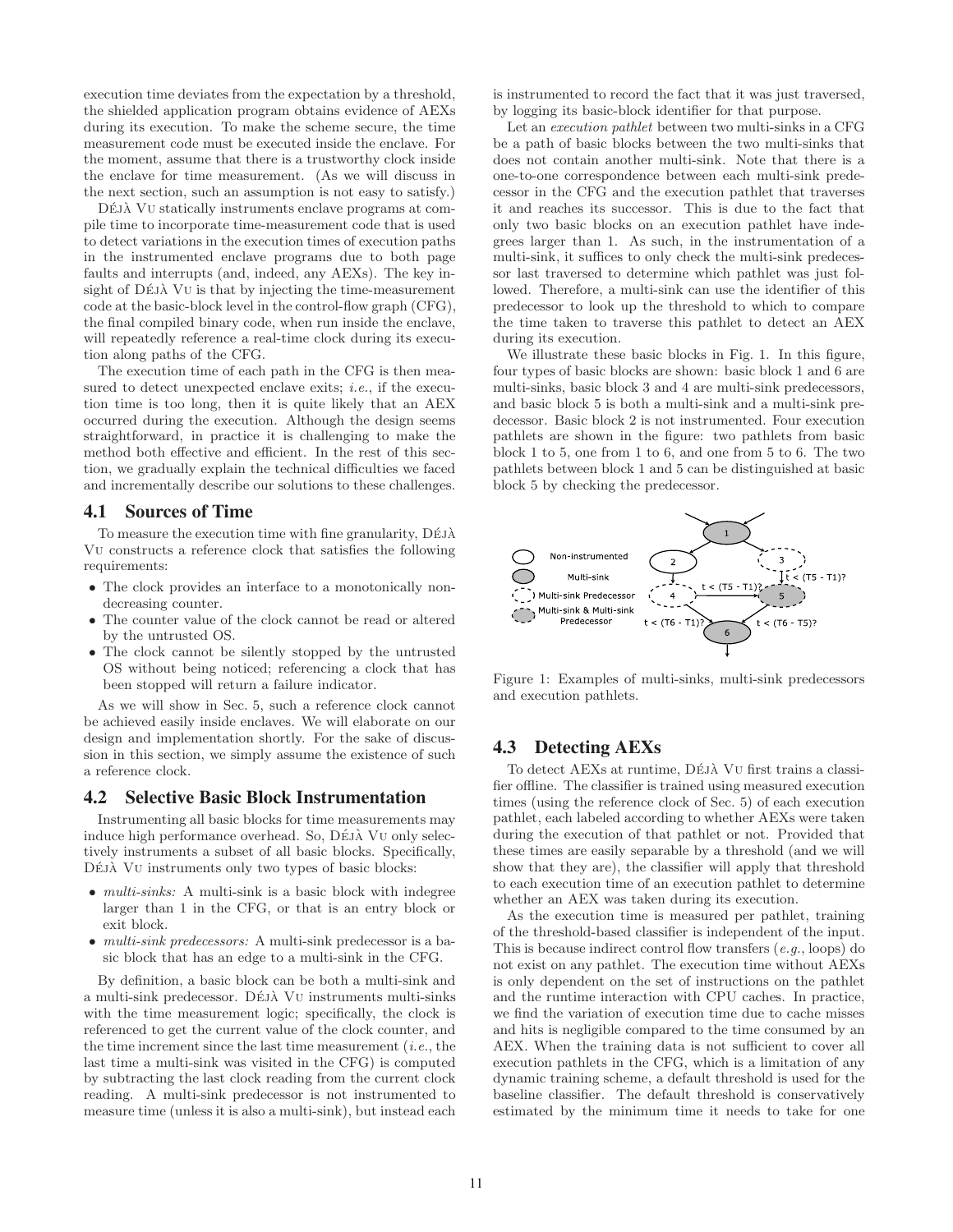AEX. We will detail our implementation of the detection mechanisms in Sec. 6.

#### 4.4 Responding to AEX Detections

Given the wide variety of applications, it is unlikely that there is a single best policy for responding to AEX detections across all of them. However, in the context of specific applications, some effective response policies are evident. For example, in the page-fault attack of Shinde et al. [45] against libgcrypt, the attacker leveraged page faults to determine the path taken through the ec\_mul routine; since the path taken is determined by an exponent bit, determining the path determines the exponent bit  $(i.e.,$  the signing key bit). Under normal operation, a high rate of AEXs during a modular exponentiation routine would be very unlikely. As such, even only a couple of detections of AEXs during the execution of this routine would already be indicative of an attack occurring. In response, the application could simply halt the exponentiation to protect the key, or even change its cryptographic key. However, our goal here is not to provide response policies for many different applications, but rather to provide the underlying capability to reliably detect AEXs during the execution of an application thread in an enclave.

## 5. CREATING A REFERENCE CLOCK

As discussed in Sec. 4, the central innovation in  $D\hat{E}$  Vu is in how it constructs a reference clock with which enclave logic can measure execution of pathlets of the application thread in the enclave, in order to determine whether the application thread incurs page faults. While numerous facilities exist on a computer platform to support measuring execution time, unfortunately none of them work in our threat model:

- Operating system clocks: Operating systems provide finegrained software clocks, such as clock\_gettime() and gettimeofday(), but as they are all maintained by the untrusted OS kernel, none of them can be trusted to provide faithful measurement of the passage of time.
- Hardware clocks and timers: Fine-grained hardware time stamp counters can be accessed from userspace through the rdtsc instruction. However, this instruction can be emulated by the operating system so that the returned value is controlled by the untrusted OS [2]. In addition, the current SGX implementation, SGX v1.0, does not support running rdtsc instructions inside enclaves. Similarly, APIC timers and performance counters may also provide fine-grained time measurement by delivering interrupts at specific time intervals. However, they can be controlled by the malicious OS.
- Remote clocks: The enclave could communicate through a secure channel (e.g., over TLS/SSL) to a remote timing facility. However, since the IP stack is still maintained by the untrusted OS, requests to remote clocks can be arbitrarily delayed, and without a local clock reference, the enclave program has no way to validate whether the returned value from the remote clock is recent.

As discussed in Sec. 1, we therefore implement our reference clock using a separate thread in the SGX enclave, *i.e.*, in which progress of the application thread is measured by progress of the reference-clock thread. We first refine our goals for our clock implementation in Sec. 5.1 and then describe its design in Sec. 5.2–5.4.

## 5.1 Design Goals

Denote the value of our reference clock at real time  $t$  by  $C(t)$ . Our goal is to implement a clock that behaves as follows for any  $t_1 \geq t_0$ :

$$
\left\lfloor \frac{f_{\min} \times (t_1 - t_0)}{v} \right\rfloor \le C(t_1) - C(t_0) \le \left\lfloor \frac{f_{\max} \times (t_1 - t_0)}{v} \right\rfloor \tag{1}
$$

Here,  $v$  is a parameter to our algorithm that is the number of CPU cycles that defines a "clock tick".  $f_{\min}$  and  $f_{\text{max}}$  are the minimum and maximum CPU core frequencies (GHz), respectively, to which the untrusted OS can set the core running the reference-clock thread.  $f_{\text{min}}$  and  $f_{\text{max}}$ can be obtained from processor specifications. The fact that the untrusted OS can manipulate the frequency of the CPU core on which the reference-clock thread runs, accounted for by the inclusion of  $f_{\text{min}}$  and  $f_{\text{max}}$  in (1), means that the untrusted OS has some latitude to manipulate our clock to its advantage. As we will show on our test platform, however, for intervals  $[t_0, t_1]$  that are characteristic of how we use the clock, this latitude is still inadequate for the attacker to avoid the enclave detecting a page fault incurred by the application thread during  $[t_0, t_1]$ .

One exceptional case in which our clock will not meet condition (1) is if the untrusted OS interrupts the reference clock thread in  $[t_0, t_1]$ . Fortunately, it suffices for our purposes to ensure condition (1) if the reference-clock thread is not interrupted during  $[t_0, t_1]$  and, if it is interrupted, to detect that interruption with high probability and set a flag indicating the interruption.

#### 5.2 Intel TSX

To detect the interruption of the reference-clock thread by the untrusted OS, DÉJÀ VU needs to leverage hardware contracts that even system software cannot break. Our choice for such a hardware contract is hardware transactional memory, specifically Intel TSX.

Intel TSX implements extensions to support atomic operation of critical regions of software. Once a program enters a critical region enclosed within a hardware transaction, modifications to data read by the critical region or fetching of data modified within the critical region will cause the transaction to abort, after which the memory will roll back to a state before entering the transaction. A feature that is particularly of interest to the design of DÉJÀ VU is that a transaction will abort if it is interrupted by the operating system. This abort is enforced in hardware; even the most privileged system software cannot avoid it [1]. Therefore, by enclosing the execution of the reference-clock thread inside a transaction, Déjà Vu can guarantee that interruption of the thread will not go undetected: If the malicious OS attempts to preempt the reference-clock thread, either by delivering hardware interrupts or by generating a system-level exception, the interrupted transaction will abort immediately, which will be detected by the reference-clock thread (by it following a fallback execution path).

#### 5.3 Detailed Design

Our reference-clock thread continuously updates an enclave variable timer that represents the current clock time; the application thread consults this timer to get the current clock time  $C(t)$  when needed. Because timer is protected by SGX in the enclave, the untrusted OS cannot read or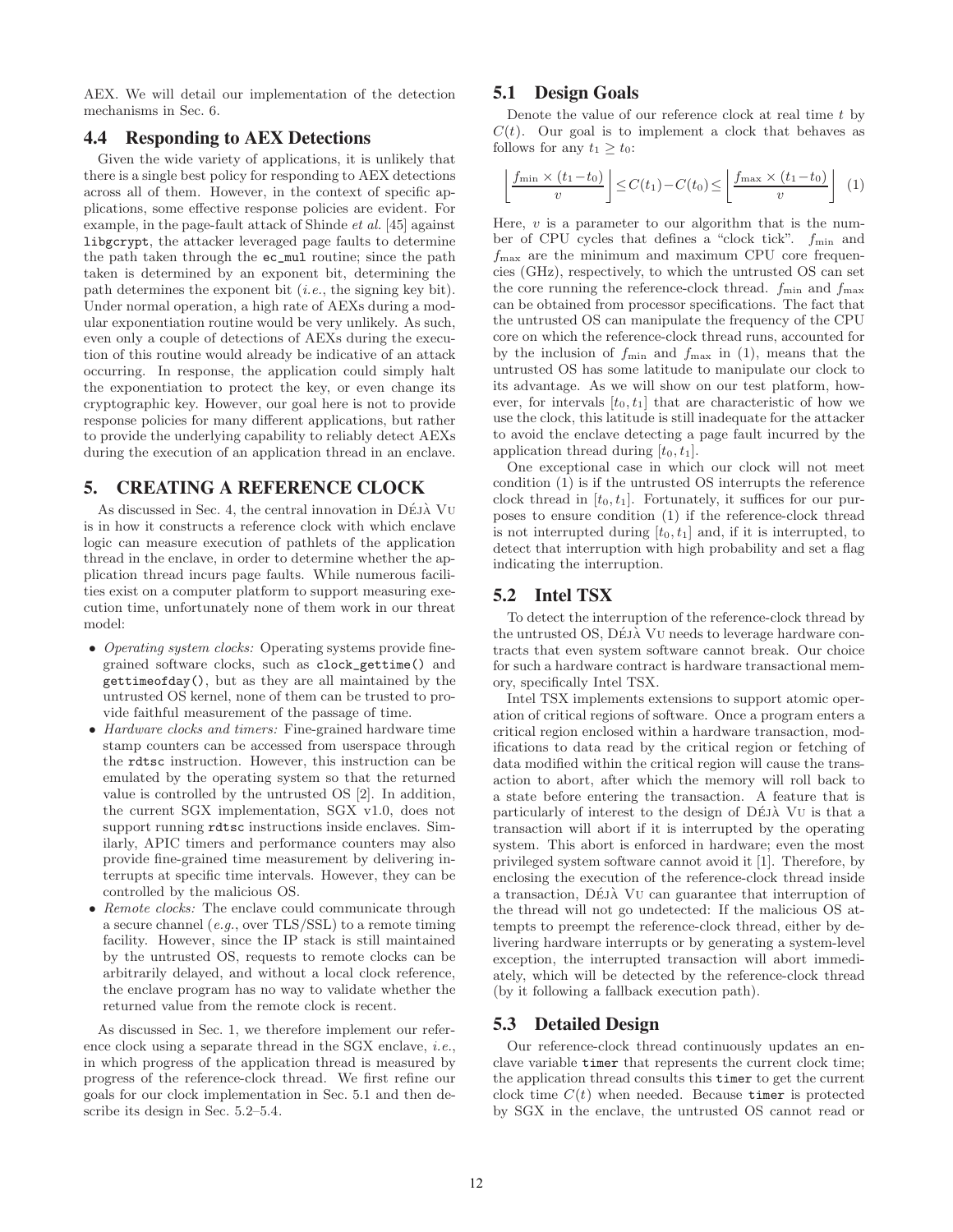alter it, and so its value cannot be directly manipulated by the untrusted OS.

One subtlety in this design is that because the timer will be frequently read by the application thread, it cannot be included in the write-set of a hardware transaction; otherwise the transaction will abort whenever timer is read. Therefore, timer can be updated only outside transactions, implying that detecting interruption of the reference-clock thread will be (only) probabilistic. Moreover, there is a tension between the frequency with which the reference-clock thread updates timer and the probability of it detecting its interruption: On the one hand, updating the counter frequently implies a lower ability to detect an interruption, since the update requires executing outside the protection of hardware transactions. On the other hand, executing within a hardware transaction longer increases the likelihood of detecting an interruption, but prevents updating timer frequently, meaning its granularity will suffer.

To balance this tension, we randomize the number of cycles that the reference-clock thread executes within a transaction prior to updating timer; see Fig. 2. More specifically, the reference-clock thread runs in an endless loop: it first obtains a pseudo-random number from the hardware by issuing rdrand instruction at the beginning of each loop, keeps its least significant bits and adds one (line 10), yielding a pseudo-random value rand  $\in [1, N]$ , where N is a power of 2. In the example shown in Fig. 2, N is 8. At the end of each loop, the reference-clock thread increments timer by rand. The thread executes an inner loop of  $v$  cycles in duration to make sure the execution of each outer loop is rand  $\times v$ cycles. To leverage the desired property of hardware transactional memory, the reference-clock thread encloses the inner loop inside a transaction (lines 7-14), which guarantees that the execution of the inner loop cannot be disrupted without being detected. Otherwise, a counter is incremented to indicate the interruption (line 16).

One consequence of this randomization is that this clock implementation can *lag* by up to N ticks; *i.e.*, the left-hand inequality in (1) must be weakened to

$$
\left\lfloor \frac{f_{\min} \times (t_1 - t_0)}{v} \right\rfloor - N \le C(t_1) - C(t_0)
$$

However, the probability of a substantial lag is small, assuming rand is uniformly distributed in  $[1, N]$ , *i.e.*,

$$
\mathbb{P}\left(C(t_1) - C(t_0) + x < \left\lfloor \frac{f_{\min} \times (t_1 - t_0)}{v} \right\rfloor\right)
$$
\n
$$
\leq \mathbb{P}(\text{rand} > x)
$$
\n
$$
= 1 - \frac{x}{N}
$$

## 5.4 Side-Channel Inferences on Clock References

Because timer cannot be written inside the transaction of lines 7–14 of Fig. 2, the untrusted OS could induce a page fault on the page containing timer to detect whenever timer is accessed. In this way, the untrusted OS could measure the real time between accesses to timer and use them to infer what pathlets the application thread in the enclave executes.

To address this threat, DÉJÀ VU accesses a variable in the same virtual page as timer within the transaction (in

```
1 unsigned int timer; // global variable<br>2 unsigned int interrupted: // global wa
  2 unsigned int interrupted; // global variable
  3 void timer_thread()
  \begin{matrix} 4 & 6 \\ 5 & 6 \end{matrix}5 unsigned int rand;<br>6 while (1) {
  6 while (1) {<br>7 if (\underline{\hspace{1cm}} x \underline{\hspace{1cm}} \underline{\hspace{1cm}} \underline{\hspace{1cm}} f) ==
                                                 _XBEGIN_STARTED) {
  8 \qquad \qquad -\text{asm} \text{ volatile} ("rdrand %0\n\t")<br>9 : "=r"(rand)):
9 : "=r"(\text{rand});<br>10 \text{rand} = (\text{rand } \&10 rand = (r \text{ and } k \text{ 0x7}) + 1;<br>11 for (int i = 0; i < rand):
11 for (int i = 0; i < rand; i++) {<br>12 // tasks comprising v cycles
                    // tasks comprising v cycles }
13 }
14 _xend();<br>15 } else {
15 } else {<br>16 } interr
16 interrupted += 1;<br>17 continue:
                    continue :
\frac{18}{19}timer += rand }
\begin{matrix} 20 \\ 21 \end{matrix}21 }
```
Figure 2: Code snippet for the reference-clock thread.



Figure 3: System architecture of DÉJÀ VU. Blocks in gray are untrusted, which include the untrusted components of the processes and the entire OS kernel.

line  $12$ ).<sup>2</sup> In this way, if the untrusted OS induces a page fault when that page is accessed  $(e.g.,)$  in an effort to perform the timing attack described above), then it aborts the transaction with high probability, causing the interruption to be detected.

## 6. IMPLEMENTATION

The runtime architecture of DÉJÀ VU is illustrated in Fig. 3. The application logic that runs inside the SGX enclave is contained inside one or more application threads, which are accompanied by the reference-clock thread within the same enclave. The threads are bound to dedicated CPU cores by the untrusted OS. Failure of the untrusted OS to do so will cause these threads to suffer more interruptions, which will be detected by DÉJÀ VU and might result in the shielded execution terminating itself (if its policy is to do so). If the application itself is multi-threaded, only one reference-clock per enclave is needed to protect all threads.

We implemented DÉJÀ VU by extending the LLVM framework  $(v3.5.2)$ . The workflow of D $\acute{e}$ ja Vu is illustrated in Fig. 4. Specifically, a DÉJÀ VU library implements the reference-clock thread and the code specifying the security policy that reacts to AEX detections. The DÉJÀ VU library code is compiled using the gcc compilerto an object file. The

<sup>2</sup>To confirm that another variable at virtual address *vaddr* lies in the same virtual page as timer, it suffices to check that ⌊*vaddr*/*pageSize*⌋ = ⌊&timer/*pageSize*⌋, where *pageSize* is the smallest page size allowed by the processor in bytes.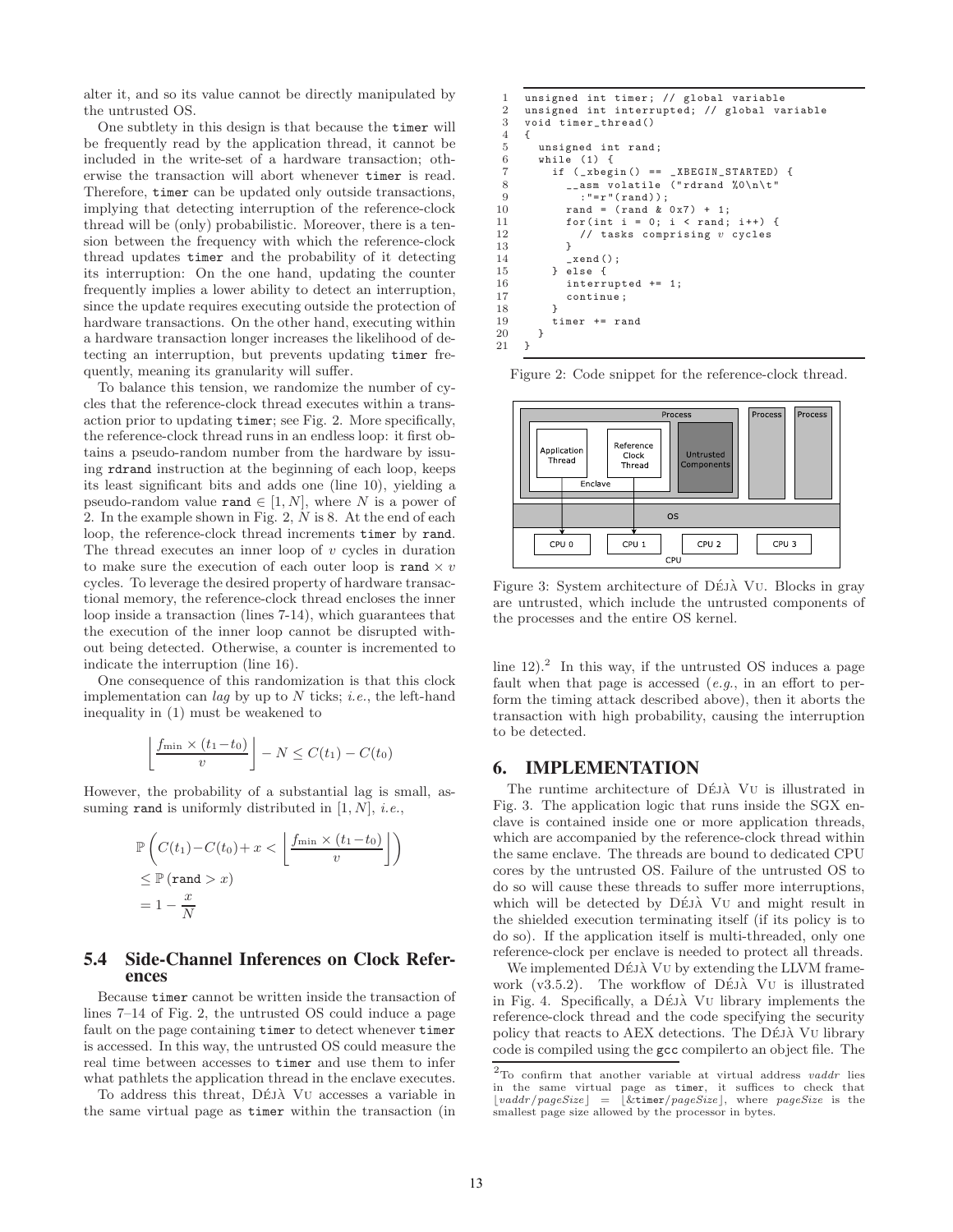

Figure 4: Workflow of DÉJÀ VU.

application source code is compiled using  $Clang<sup>3</sup>$ , a front-end to LLVM that compiles C code into LLVM intermediate representation (IR). Our static analysis tool is implemented as an LLVM IR optimization pass that instruments selected basic blocks according to our criteria. The instrumentation conducted by our extended Clang is different in the training mode and detection mode, which will be explained further in Sec. 6.1 and Sec. 6.2. The output of the training mode contains classifier thresholds, which will be used in monitoring the shielded execution in the detection mode.

## 6.1 Training Mode

Our extended Clang in the training mode instruments every multi-sink by adding instructions to read the reference clock, so that the execution time of each execution pathlet will be measured by the training executables. It also instruments every multi-sink predecessor to record the basic-block identifier, which is used to indicate which pathlet is taken. The training executables are given a set of input values and are run for multiple times. During the execution, the instrumented code records the time measurement of running every pathlet in a large array and prints the records into files at the very end of the training. The training file is post-processed to obtain the mean and standard deviation of the time measurement of each pathlet.

To measure the time spent in AEXs, we conducted the following experiments. Recall that the time spent in an AEX includes the time for an enclave exit and a context switch into the kernel. So, to conservatively estimate the minimum time needed by a malicious AEX, we measured only the time for enclave exits, which can be approximated by the time spent in empty OCalls. As such, we tried to measure the time (in the v-cycle time units of our own reference clock, where  $v$  is about 30) taken in an empty OCall by calling it 1000 times. On our test platform, the average time taken was 78.14 time units and the standard deviation was 3.27 time units.

The threshold of the execution time measurement of each execution pathlet is determined as the mean of the execution time of the underlying pathlet minus its standard deviation plus the mean of the time for one AEX minus its standard deviation. The resulting configuration file is then used by the extended Clang in the detection mode.

#### 6.2 Detection Mode

The instrumented basic blocks in the detection mode work in the following way. At each multi-sink predecessor, the basic-block identifier is recorded to keep track of the current execution pathlet. At each multi-sink, a reference to the clock is made. If the clock was interrupted in the time since the last clock reference, a call to the DÉJA VU library is made to indicate a *clock-AEX alarm*. If not, then the current



Figure 5: Integrating DÉJÀ VU with Linux SGX SDK.

clock reading is compared with the previous clock reading to calculate the difference, which is the time spent to execute the just-finished pathlet. If the execution time is larger than the instrumented threshold, then a call is made to the DÉJÀ Vu library to indicate an app-AEX alarm. Both clock-AEX alarms and app-AEX alarms can be used by the security policy engine to make informed decisions about whether a privileged side-channel attack is ongoing.

## 6.3 Integration with SGX Software Development Environments

The design of DÉJÀ VU is independent of the software development environment. For demonstration purposes, we have integrated DÉJÀ VU with the official Linux SGX SDK released by Intel<sup>4</sup>. The workflow for integrating DÉJÀ VU with the official Linux SGX SDK is shown in Fig. 5. Following the standard use case of Intel SGX described by the SDK, the source code of the project to be protected by DÉJA Vu is separated into two components: an application component and an enclave component. The separation is enabled by the SGX SDK with an edl file, which is manually created by the developer and specifies which files and functions are to be compiled into which components. With the help of an SDK-provided tool called edger8r, two header files are generated that help the two components to interact with each other: Enclave\_u.h and Enclave\_t.h. The standard SDK compiles the application source code using the gcc compiler. DÉJÀ VU leaves this part unchanged. To enable program analysis and instrumentation, we replace the compiler for the enclave source code (i.e., gcc) with Clang. The compiled binary is the SGX library that will be loaded into the enclave.

## 7. EVALUATION

#### 7.1 Experiment Setup

Our experiments were conducted on a Dell Latitude E5470 laptop, which is equipped with an Intel CORE i5-6440HQ Skylake processor that supports both SGX and TSX extensions. The processor had four cores, whose maximum frequency is 2.6GHz. The laptop was equipped with 8GB DRAM. The size of EPC was the default, 128MB. The operating system was a Ubuntu 14.04 with Linux kernel version 3.19.0. To perform security and performance evaluations, we ported the nbench performance benchmark [4] to support SGX and applied DÉJÀ VU to compile them with the SGX Linux SDK.

#### 7.2 Security Evaluation

We consider three types of attacks against DÉJÀ VU in our empirical security evaluation: (1) stopping the clock by

<sup>3</sup> http://clang.llvm.org/

<sup>4</sup> https://github.com/01org/linux-sgx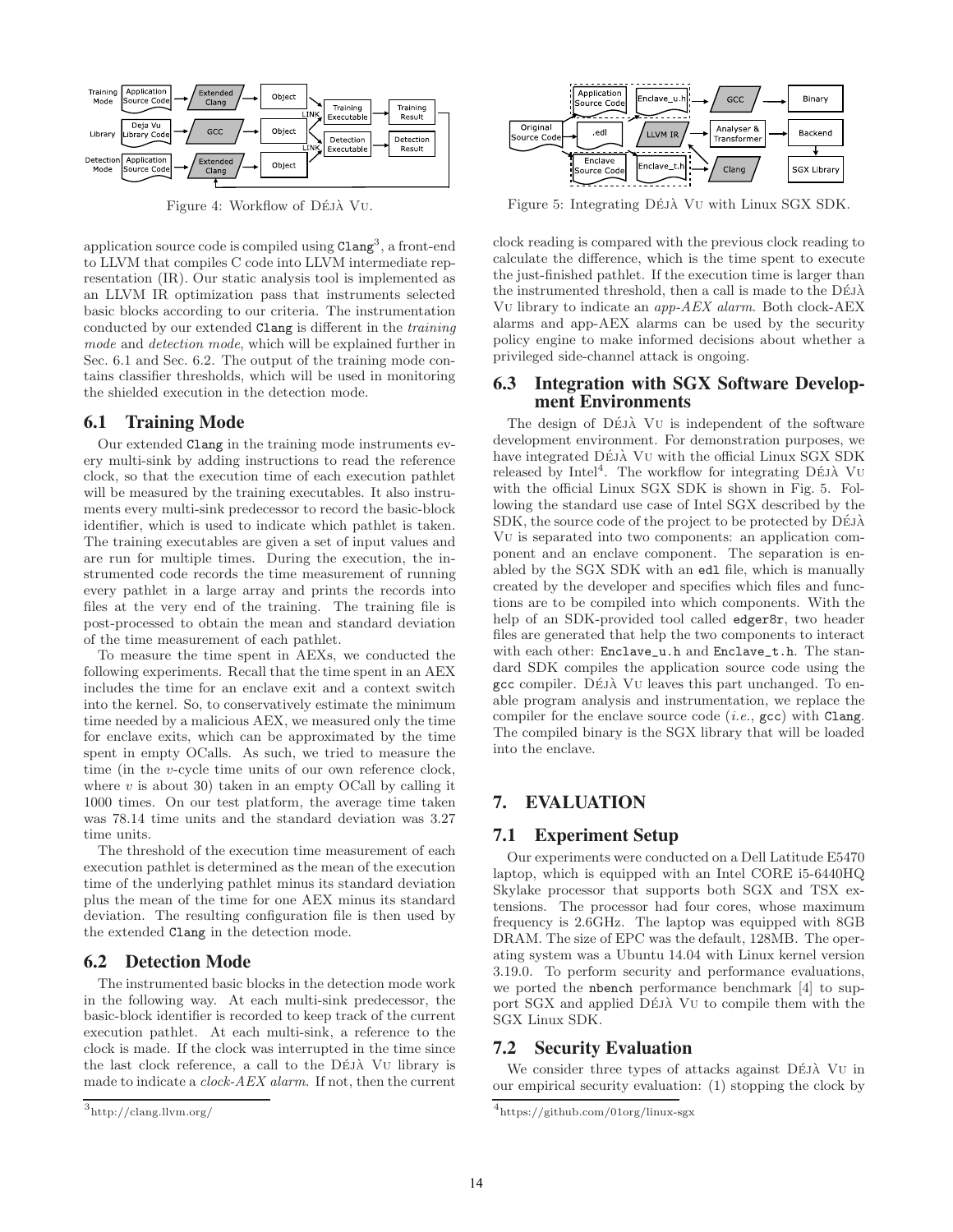

Figure 6: Probability of clock-thread AEX not causing a TSX abort. Grey bars show theoretical probability estimates and white bars represent the empirical probabilities.

interrupting the execution of the reference-clock thread; (2) tracing the shielded execution by triggering page faults; and (3) slowing the reference-clock thread by scaling down the operating frequency of the underlying CPU core.

#### *7.2.1 Detecting Reference-Clock AEXs*

We designed the reference clock so that the probability for the adversary to preempt the clock without inducing a TSX abort is only about 5%, by tuning the value of  $v$ , the fixed CPU cycles taken in the inner loop, and  $N$ , the upperbound of the variable rand. That is, the reference-clock thread will spend about 5% of the time outside the hardware transactions, to execute the instruction timer+=rand.

We validate that our theoretical estimates are consistent with empirical results in the following experiments. In each of the experiments we report in Fig. 6, we instrumented the OS kernel to trigger interrupts to preempt the referenceclock thread, inducing roughly 5000 AEXs on that thread. The reference-clock thread was implemented with a fixed unit execution time,  $v \approx 30$  CPU cycles, but we varied the value of  $N$  in each of the experiments. The gray bars in Fig. 6 represent our theoretical estimates of the probability that an AEX will not induce a TSX abort on the clock thread (calculated for the choice of  $v$  and  $N$  in the experiment), and the white bars represent the empirical probabilities that an AEX did not induce a TSX abort in the experiments. The empirical probability was calculated by comparing the time stamps of transaction aborts (read in an OCall from the transaction abort handler) and AEX time stamps read in the Asynchronous Exit handler Pointer (AEP), which is a piece of code that is called when an AEX resumes, right before re-entering the enclave. If the transaction abort took place shortly (less than 5000 cycles) after the AEX, then it is considered to be caused by the AEX. The reported empirical probability is the ratio of the number of AEXs that did not cause an abort (i.e., were not followed by a TSX abort in the next 5000 cycles) to the total number of AEXs.

By comparing these values, we can see that our theoretical estimation is close to the empirical probability when N is small  $(e,q, 4 \text{ or } 8)$ , but when N increases, the theoretical value of the vulnerable window in which the reference-clock thread can incur an AEX without causing a TSX abort drops faster than the empirical results suggest. We conjecture that the result has to do with our inability to accurately measure the execution time of one single statement outside the transaction due to the CPU's speculative execution, which is critical in our calculation of the theoretical probability. Nevertheless, the experiments suggest the theoretical values



Figure 7: Precision and recall of clock-AEX alarms during ten nbench applications.

are close to empirical ones, especially when  $N = 8$ , which is the value we used in the rest of our experiments.

A TSX abort does not itself raise a clock-AEX alarm; rather, the application thread raises a clock-AEX alarm upon noticing that at least one TSX abort occurred on the clock thread since the application thread last consulted the clock. Moreover, a TSX abort can occur for other reasons than an AEX occurring on the clock thread. As such, a clock-AEX alarm can reflect zero, one, or multiple AEXs on the clock thread. To measure the accuracy of clock-AEX alarms, then, we adapt definitions of precision and recall to our case as follows. First, we estimate a clock-AEX alarm to be *accu*rate if at least one AEX of the clock thread preceded it by at most  $\delta$  clock cycles, where  $\delta$  is empirically determined as the longest execution time of any execution pathlet in the CFG of the program (and so is the maximum duration between clock accesses by the application thread for measuring the time to execute a pathlet). The precision of clock-AEX alarms is then the ratio of the number of accurate clock-AEX alarms to the total number of clock-AEX alarms. The recall of clock-AEX alarms is the ratio of the number of clock-thread AEXs that were followed within  $\delta$  cycles by a  $clock-AEX$  alarm  $(i.e., that were accurately detected) to the$ total number of clock-thread AEXs.

The precision and recall of clock-AEX alarms are shown in Fig. 7, when the shielded program (running on the application thread) was one of ten nbench applications [4]. Each bar represents an average calculated over ten runs. In each run, about 5000 AEXs were triggered on the clock thread. As can be seen there, the recall of clock-AEX alarms was often close to 1.0 and is above 0.95 in all cases. Precision was at least 0.83 in all cases but one (where it was 0.78). The somewhat lower precision of clock-AEX alarms reflects the fact that the clock thread's TSX transactions can abort for reasons other than AEXs, mainly due to effects of other applications running alongside it. It remains future work to mitigate these effects.

## *7.2.2 Detecting AEXs on the Application Thread*

To show the shielded program cannot be preempted without being detected, we conducted the following experiments. The OS started the shielded application in the enclave and then periodically injected an interrupt to induce AEXs on the application thread. After each interrupt, the OS waited for long enough time to make sure the shielded program consulted its reference clock at least once (so that it had an opportunity to detect the AEX) before triggering the next interrupt.

Similarly to clock-AEX alarms, we measure the accuracy of app-AEX alarms using precision and recall. We estimate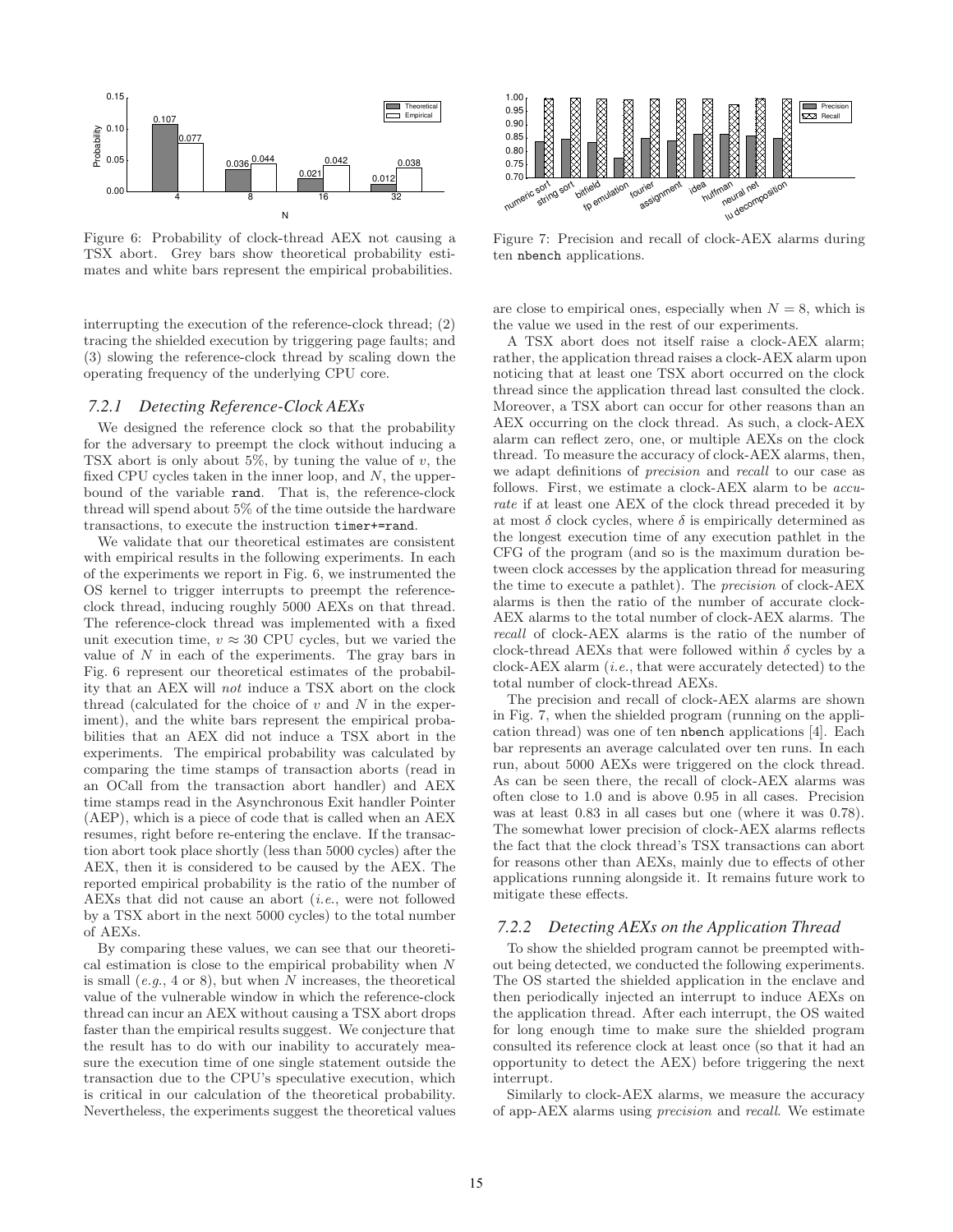

Figure 8: Precision and recall of app-AEX alarms during ten nbench applications.

an app-AEX alarm to be *accurate* if it was raised within  $\delta$ cycles following an AEX of the application thread. Then, the app-AEX alarm precision was computed as the ratio of the accurate app-AEX alarms to the total number of app-AEX alarms. To define app-AEX alarm recall, we estimate an application-thread AEX to have been undetectable if it was followed within  $\delta$  cycles by a clock-AEX alarm (and no intervening app-AEX alarm), as the clock-AEX alarm suggests that the clock thread was interrupted while the pathlet interrupted by the AEX was executing. The app-AEX alarm recall was computed as the ratio of the accurately detected application AEXs (i.e., followed by an app-AEX alarm within  $\delta$  cycles) to the total number of detectable application AEXs.

In Fig. 8, we show the precision and recall of app-AEX alarms for ten programs in the nbench benchmark suite. The reported results are averages of ten runs. In each run, about 5000 to 6000 AEXs were triggered on the application thread. We can see from the figure that both precision and recall were at least 0.95 for all applications.

#### *7.2.3 Manipulated CPU Speeds*

A more advanced adversary may slow down the referenceclock CPU core to its minimum frequency  $f_{\min}$  and speed up the application core to its maximum frequency  $f_{\text{max}}$ , which on our platform are  $f_{\text{min}} = 0.8 \text{GHz}$  and  $f_{\text{max}} = 2.6 \text{GHz}$ , respectively. In this way, the attacker will minimize the likelihood that its application-thread AEXs result in app-AEX alarms. We made these adjustments by editing a file in procfs<sup>5</sup> and then re-ran the experiments in Sec. 7.2.2 again under this new setup. The results are shown in Fig. 9, which suggest modest changes in app-AEX alarm precision and recall. Even despite this manipulation, precision and recall remained above 0.96 and 0.91, respectively. As such, we conclude that the adversary manipulating core speeds is not a significant threat to DÉJÀ VU.

#### 7.3 Performance Evaluation

We evaluated the performance overhead of DÉJÀ VU by measuring the normalized execution time of each of the ten nbench applications. Specifically, we compiled the nbench suite with LLVM and Clang. The baseline execution time was measured with the benchmark compiled without any instrumentation, and another version was compiled with D $\tilde{E}$ ja<sup>{2}</sup> Vu's instrumentation code for AEX detection. As both versions were compiled with LLVM, the increase in the runtime of the instrumented version over that of the baseline version, divided by the runtime of the baseline version, is the (relative) overhead of the instrumentation itself. The average



Figure 9: Precision and recall of app-AEX alarms during ten nbench applications when the application core and referenceclock core were set to run at their maximum and minimum frequencies, respectively.



Figure 10: Performance overhead of DÉJÀ VU on nbench applications.

performance overheads are shown in Fig. 10. We can see from the figure that the runtime overhead was less than 5% for these applications. The instrumentation increases the size of the enclave binary by roughly 64%, mostly due to the DÉJÀ VU helper function library.

# 8. DISCUSSION

Core utilization. As discussed in Sec. 6, our design asks that the OS pin enclave threads (both the application threads and our reference-clock thread) to dedicated cores, so as to minimize the frequency of interrupts (and so AEXs) incurred by the enclave threads. This does not increase our trust of the OS; the OS' failure to abide by this contract will increase the interrupts (and so  $AEXs$ ) detected by  $D\hat{E}i\lambda VU$ , resulting in self-termination of the enclave (if that is what the security policy specifies). A malicious OS could accomplish the same ends by simply never scheduling the enclave threads in the first place.

Despite not requiring trust of the OS, this contract does come with costs, specifically interfering with the normal scheduling policy of the OS. Coupled with the fact that our design adds an additional thread to the enclave (the reference-clock thread), DÉJÀ VU does somewhat interfere with optimally making use of all available cores on the computer. That said, this contract also provides distinct benefits. In particular, this contract isolates the enclave workload from the non-enclave workload. So, for example, a busy web server running on (and incurring frequent interrupts on) other cores will not interfere with  $D$ ÉJÀ VU.

Training coverage. Déjà Vu requires dynamic training of the execution time of each execution pathlet in the CFG of the programs. Although the execution times of execution pathlets are not very sensitive to inputs, coverage of training data is a limitation of our training-based detection method. However, as discussed in Sec. 6, a default timing threshold

<sup>5</sup> /sys/devices/system/cpu/cpu0/cpufreq/scaling setspeed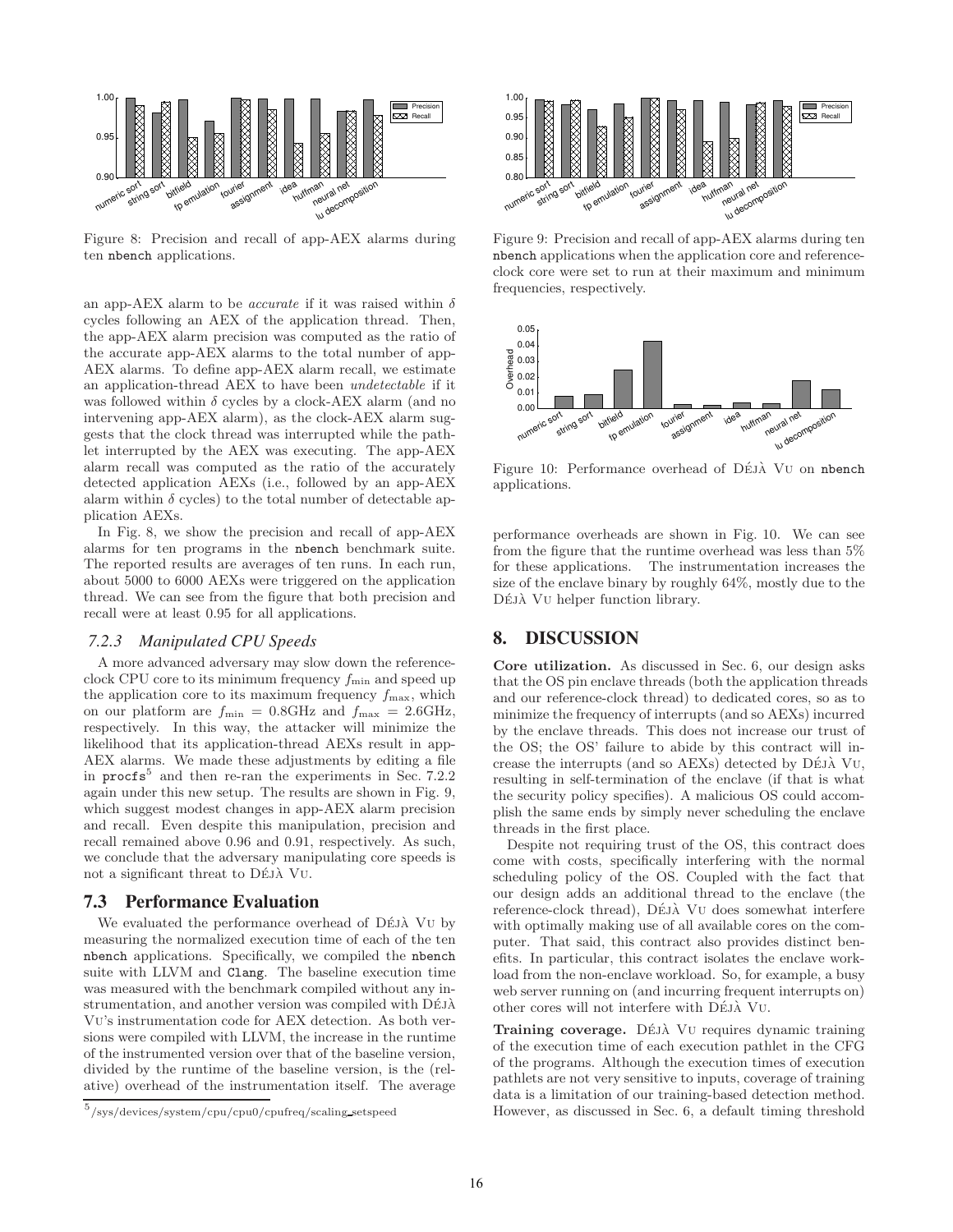is provided for each pathlet that is not covered in the training data. This threshold is basically the minimum time for an AEX, which is typically much larger than the execution time of the pathlets. Therefore, this threshold should lead to few superfluous app-AEX alarms but should still ensure detection of AEXs on the application thread, causing the detection system to work reasonable well even when the training data does not completely cover every execution pathlet. Nevertheless, future work will explore approaches to maximize the training coverage by exploiting techniques such as concolic execution [17].

Security policy upon AEX detection. Similar to any intrusion detector, Déjà Vu requires the users to specify a policy that dictates how AEXs detections should be addressed. We anticipate two general categories of applications that may need different treatment. The first category is applications that contain short secrets, such as cryptographic keys, that may be leaked through privileged side channels with relatively few side-channel observations. For these applications, it would be warranted to set AEX-detection thresholds more conservatively to increase app-AEX alarm precision, and to take even a low number of AEX detections as a serious indication of a threat (e.g., stopping the computation or changing keys). The second category includes applications like libjpeg and freetype that contain much larger secrets that might eventually leak over the course of a longer execution [53]. These applications may be tolerant of more AEXs, and so leaving the thresholds as, say, set in Sec. 6 and alerting a remote administrator in case of excessive AEXs might suffice.

Especially for the first category above, however, it is important to note that some AEXs will occur even when no attacks are underway, owing to the normal interrupts and page faults that occur on computers (even if the enclave threads are pinned to their own cores). So, a zero-tolerance policy is unlikely to be viable, even in conjunction with a very high precision. For this reason, particularly fragile applications might need to incorporate additional defenses (e.g., frequent, proactive key updates) to compensate for the fundamentally ambiguous situation (with respect to side-channel attacks) that the enclave is in.

Other side-channel threats. While DÉJÀ VU is an effective defense against side-channel attacks that induce AEXs (e.g., controlled-channel attacks, and side channels in percore caches), there remains the possibility of other sidechannel attacks against an enclave. For example, last-level cache side-channel attacks [25, 33], which do not require the attacker to preempt the victim to conduct, should be equally potent against an enclave and, since existing system-level defenses (e.g., [27, 61]) presume a trusted OS, these attacks require additional research to address in this context (or hardware support,  $e.g., [51, 26]$ .

## 9. CONCLUSION

In this paper we detailed the design and implementation of DÉJÀ VU, a system for detecting privileged side-channel attacks mounted by an untrusted OS on an SGX enclave. DEJA VU detects AEXs that could give rise to such attacks, by timing each execution pathlet of the enclave application and detecting when its execution timing suggests that it was interrupted. The key challenge that DÉJA VU addresses is the lack of any reliable time source accessible to the enclave to measure pathlet execution times. To fill this need, DÉJÀ VU builds a novel reference clock leveraging hardware transactional support now available on Intel platforms. This transactional support allows us to construct a reference clock that will incur a transaction abort with high probability when the reference-clock thread is interrupted. Moreover, when it is not interrupted, the reference clock can be used to effectively delineate between when a pathlet suffered an AEX and when it did not. Our evaluations showed DÉJÀ VU reliably detects AEXs during pathlet executions. While the best policy for reacting to detections is application-specific, the detections supported by DÉJA VU are an important ingredient in defending SGX enclaves against privileged sidechannel attacks.

Acknowledgements. This research was supported in part by NSF grants 1330599 and 1566444.

## 10. REFERENCES

- [1] Intel 64 and IA-32 architectures software developer's manual, combined volumes:1,2A,2B,2C,3A,3B and 3C. http://www.intel.com/content/www/us/en/processors/ architectures-software-developer-manuals.html. version 052, retrieved on Dec 25, 2014.
- [2] Intel 64 and IA-32 architectures software developer's manual volumes 3d: System programming guide, part 4. http://www. intel.eu/content/www/eu/en/architecture-and-technology/ 64-ia-32-architectures-software-developer-vol-3d-part-4-manual. html. Order Number: 332831-059US, June 2016.
- [3] Intel Software Guard Extensions programming reference. https://software.intel.com/sites/default/files/managed/48/88/ 329298-002.pdf . October 2014.
- nbench-byte benchmarks. http://www.math.cmu.edu/˜florin/bench-32-64/nbench/.
- [5] O. Aciiçmez. Yet another microarchitectural attack: exploiting I-Cache. In *2007 ACM Workshop on Computer Security Architecture*, 2007.
- O. Aciiçmez, B. B. Brumley, and P. Grabher. New results on instruction cache attacks. In *12th International Conference on Cryptographic Hardware and Embedded Systems*, 2010.
- [7] A. Baumann, M. Peinado, and G. Hunt. Shielding applications from an untrusted cloud with Haven. *ACM Transactions on Computer Systems*, 33(3), Aug. 2015.
- [8] S. Checkoway and H. Shacham. Iago attacks: Why the system call API is a bad untrusted RPC interface. In *18th International Conference on Architectural Support for Programming Languages and Operating Systems*, 2013.
- [9] H. Chen, F. Zhang, C. Chen, Z. Yang, R. Chen, B. Zang, and W. Mao. Tamper-resistant execution in an untrusted operating system using a virtual machine monitor. Technical report, Fudan University, Aug. 2007.
- [10] X. Chen, T. Garfinkel, E. C. Lewis, P. Subrahmanyam, C. A. Waldspurger, D. Bohen, J. Dwoskin, and D. R. K. Ports. Overshadow: A virtualization-based approach to retrofitting protection in commodity operating systmes. In *13th International Conference on Architectural Support for Programming Languages and Operating Systems*, pages 2–13.
- [11] Y. Cheng, X. Ding, and R. H. Deng. AppShield: Protecting applications against untrusted operating system. Technical report, Singapore Management University, October 2013.
- [12] J. V. Cleemput, B. Coppens, and B. De Sutter. Compiler mitigations for time attacks on modern x86 processors. *ACM Trans. Archit. Code Optim.*, 8(4), Jan. 2012.
- [13] S. Crane, A. Homescu, S. Brunthaler, P. Larsen, and M. Franz. Thwarting cache side-channel attacks through dynamic software diversity. In *2015 Network and Distributed System Security (NDSS) Symposium*, 2015.
- [14] J. Criswell, N. Dautenhahn, and V. Adve. Virtual ghost: Protecting applications from hostile operating systems. In *19th International Conference on Architectural Support for Programming Languages and Operating Systems*. ACM, 2014.
- [15] L. Domnitser, A. Jaleel, J. Loew, N. Abu-Ghazaleh, and D. Ponomarev. Non-monopolizable caches: Low-complexity mitigation of cache side channel attacks. *ACM Trans. Archit. Code Optim.*, 8(4), Jan. 2012.